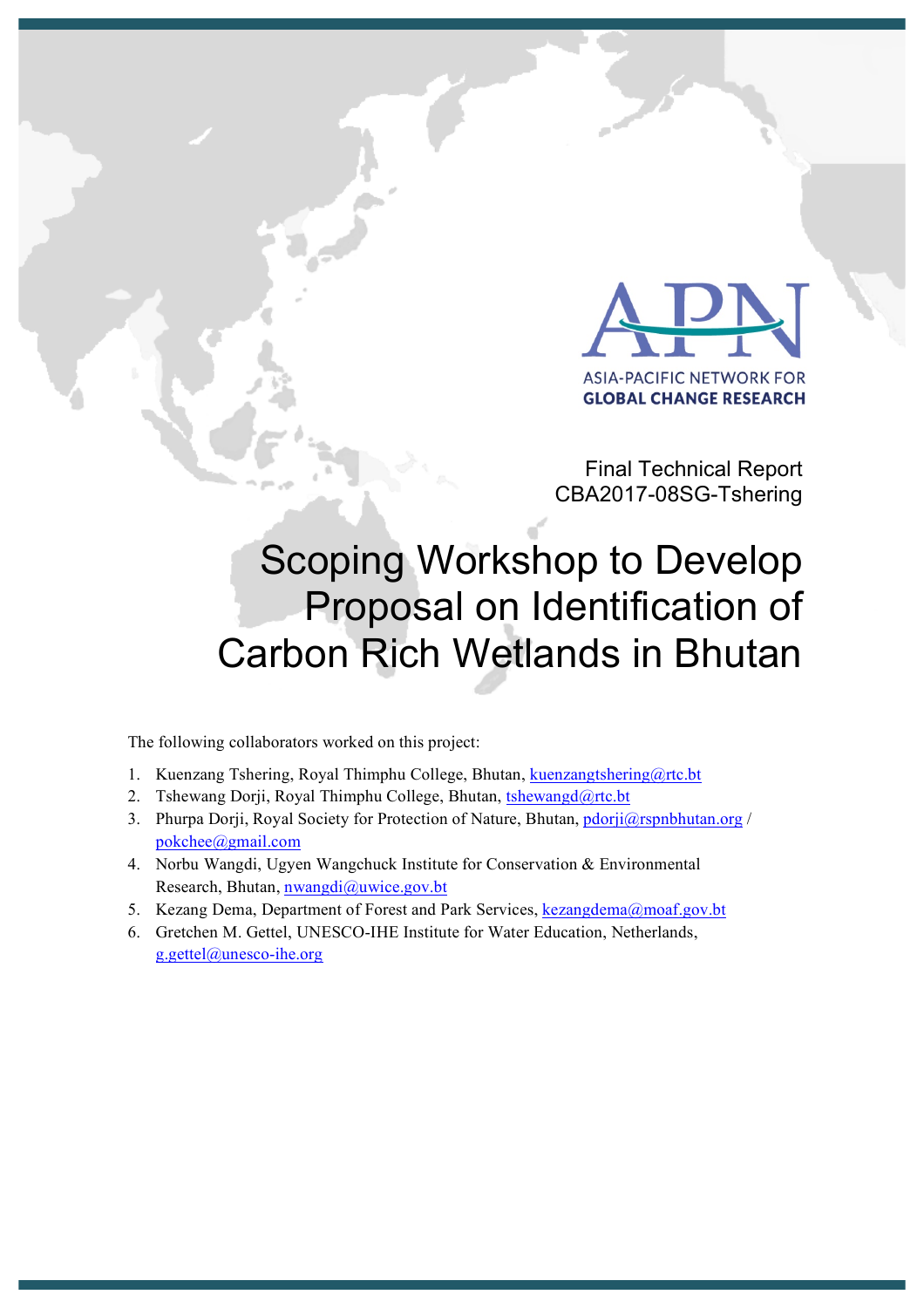#### Copyright © 2018 Asia-Pacific Network for Global Change Research

*APN seeks to maximise discoverability and use of its knowledge and information. All publications are made available through its online repository "APN E-Lib" (www.apn-gcr.org/resources/). Unless otherwise indicated, APN publications may be copied, downloaded and printed for private study, research and teaching purposes, or for use in non-commercial products or services. Appropriate acknowledgement of APN as the source and copyright holder must be given, while APN's endorsement of users' views, products or services must not be implied in any way. For reuse requests: http://www.apn-gcr.org/?p=10807*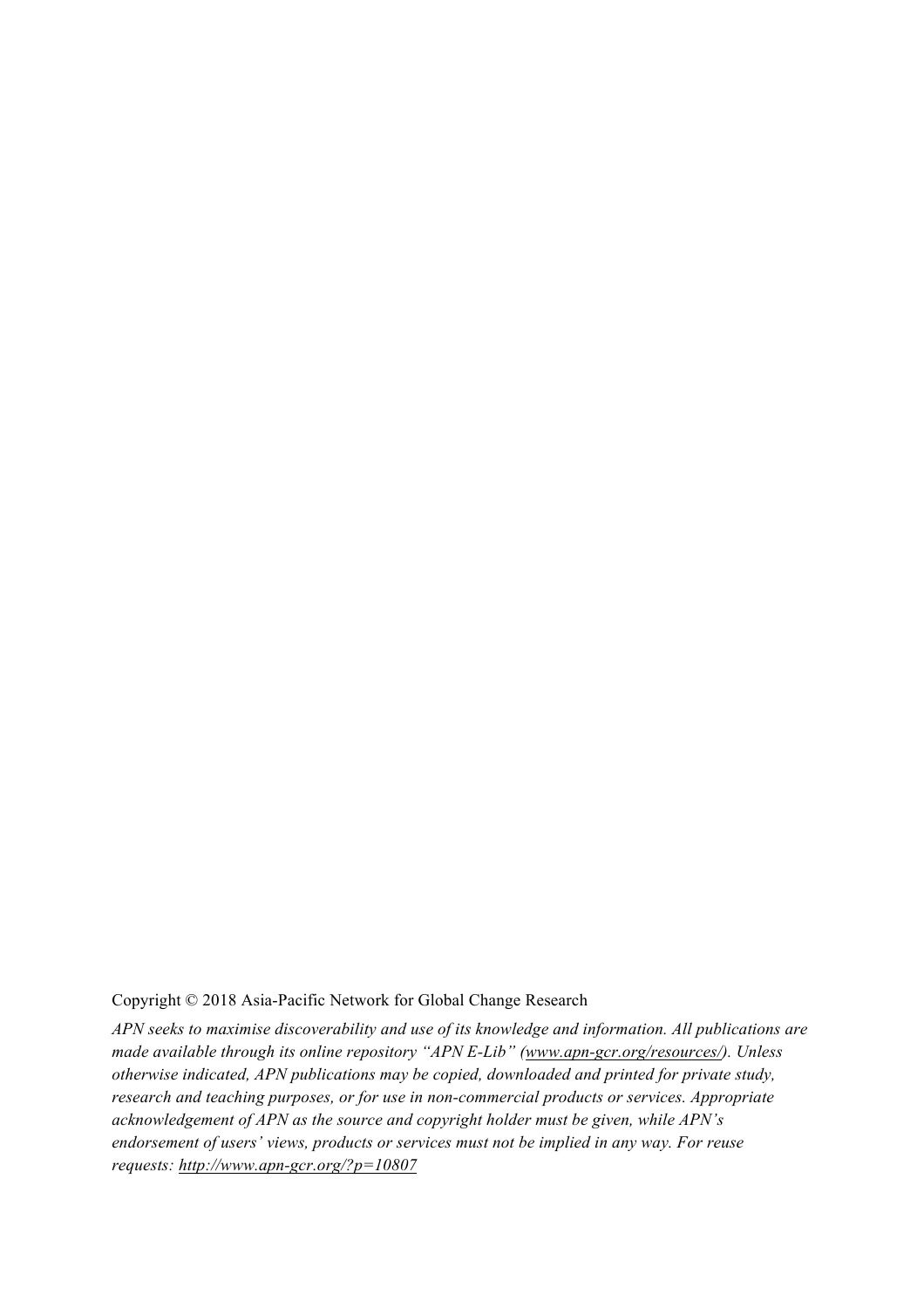## **Table of Contents**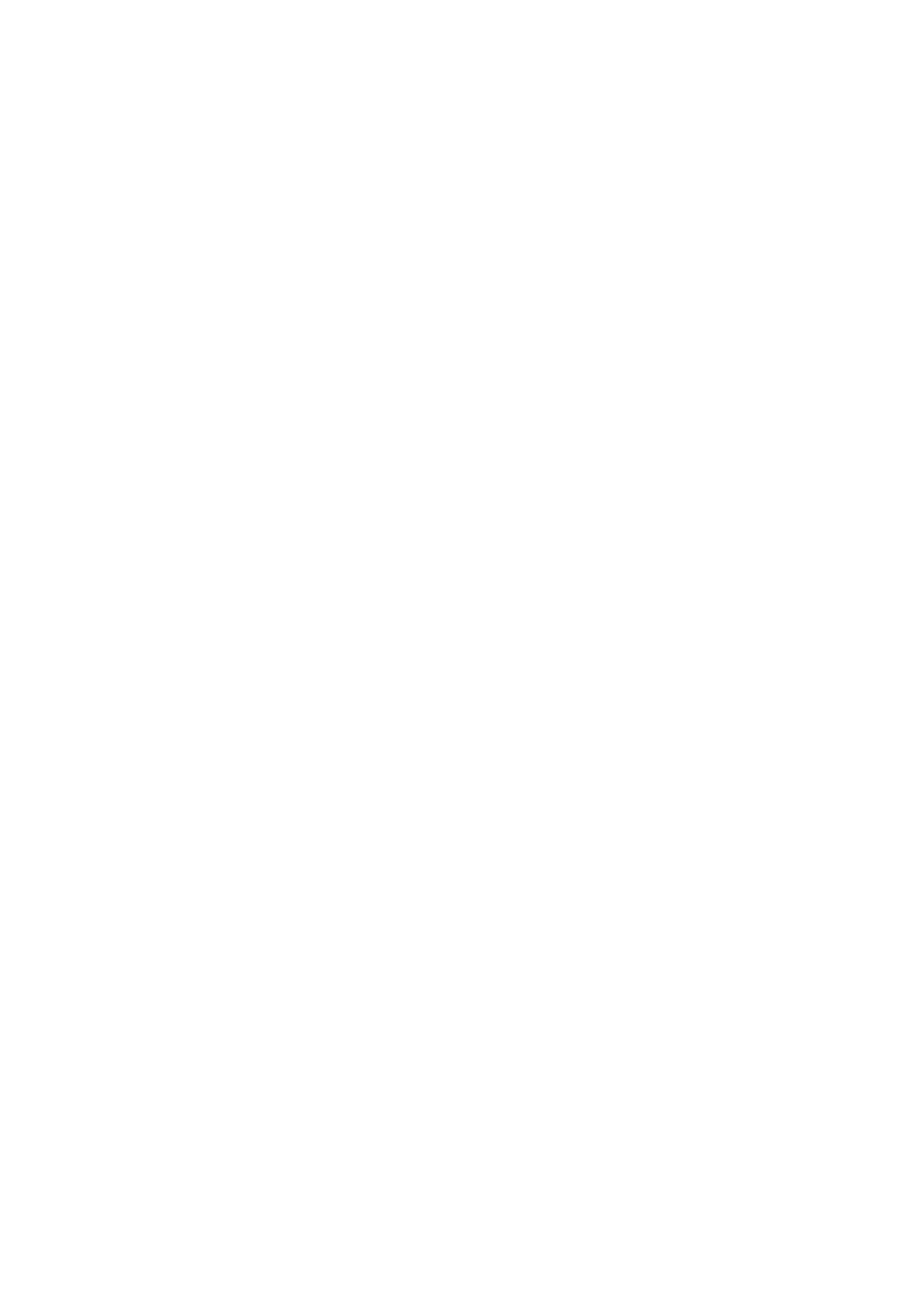## **Project Overview**

| <b>Project Duration</b>  |              | One year                                                                             |
|--------------------------|--------------|--------------------------------------------------------------------------------------|
| <b>Funding Awarded</b>   |              | $\therefore$ US\$ 13,000 for Year 1                                                  |
| <b>Key organisations</b> | $\mathbf{L}$ | 1. Royal Thimphu College (Bhutan)                                                    |
| involved                 |              | 2. Ugyen Wangchuck Institute for Conservation and<br>Environmental Research (Bhutan) |
|                          |              | 3. Department of Forest and Park Services (Bhutan)                                   |
|                          |              | 4. Royal Society for Protection of Nature (Bhutan)                                   |
|                          |              | 5. UNESCO-IHE Institute for Water Education (Netherlands)                            |
|                          |              |                                                                                      |

#### **Project Summary**

Bhutan communicated to the global community through Intended Nationally Determined Contribution (INDC) as per the Decision of 1/CP.19 that Kingdom of Bhutan would remain Carbon neutral by ensuring that our emissions of GHG doesn't exceed the sink capacity of our forests. Thus numerous the importance of mapping and developing a baseline database of Carbon stock has become a priority for the nation. However, in the national environmental policies, wetland ecosystems, though being one of the major Carbon and GHG sink or sources is not considered a key ecosystem type requiring special management regimes. This clearly indicates lack of awareness and lack of data on the potential role a wetland ecosystem can play in emission or sequestration of Carbon.

Recent national policies of promoting rice cultivation at higher altitudes have converted hectares of natural wetlands to paddy cultivation. Many ongoing river course realignment projects have been degrading huge areas of riparian wetlands. Even Ramsar sites like Phobjikha is threatened by heavy grazing pressure and agriculture expansion. Wetlands at higher altitudes in the Himalayas are also under intense grazing pressure, rising temperature and increasing human activities.

Currently, there is also limited national policy documents and literature on wetlands in Bhutan. Few available documents are mostly related to three recently identified RAMSAR sites. While only national wetland inventory was prepared in 2008, it was based on satellite images focusing only on high altitude wetlands. Thus there isn't any information regarding other types of wetlands in the country and no existence of data on Carbon-rich wetlands. Thus one of the main objectives of the proposed study is to conduct scoping workshop to bring on key national agencies working on wetlands issues and challenges, so that a proposal could be developed in studying Carbon-rich wetlands and assessing potential driver change of the wetlands in the country.

**Keywords**: Carbon, Wetlands, Ramsar, Climate, Marshy area

#### **Project outputs and outcomes**

Project outputs:

- Produced technical report, a case study on assessment of high altitude wetlands
- Conducted review of existing literature on wetlands in Bhutan
- Conducted scoping workshop to develop a proposal and build partnership with key agencies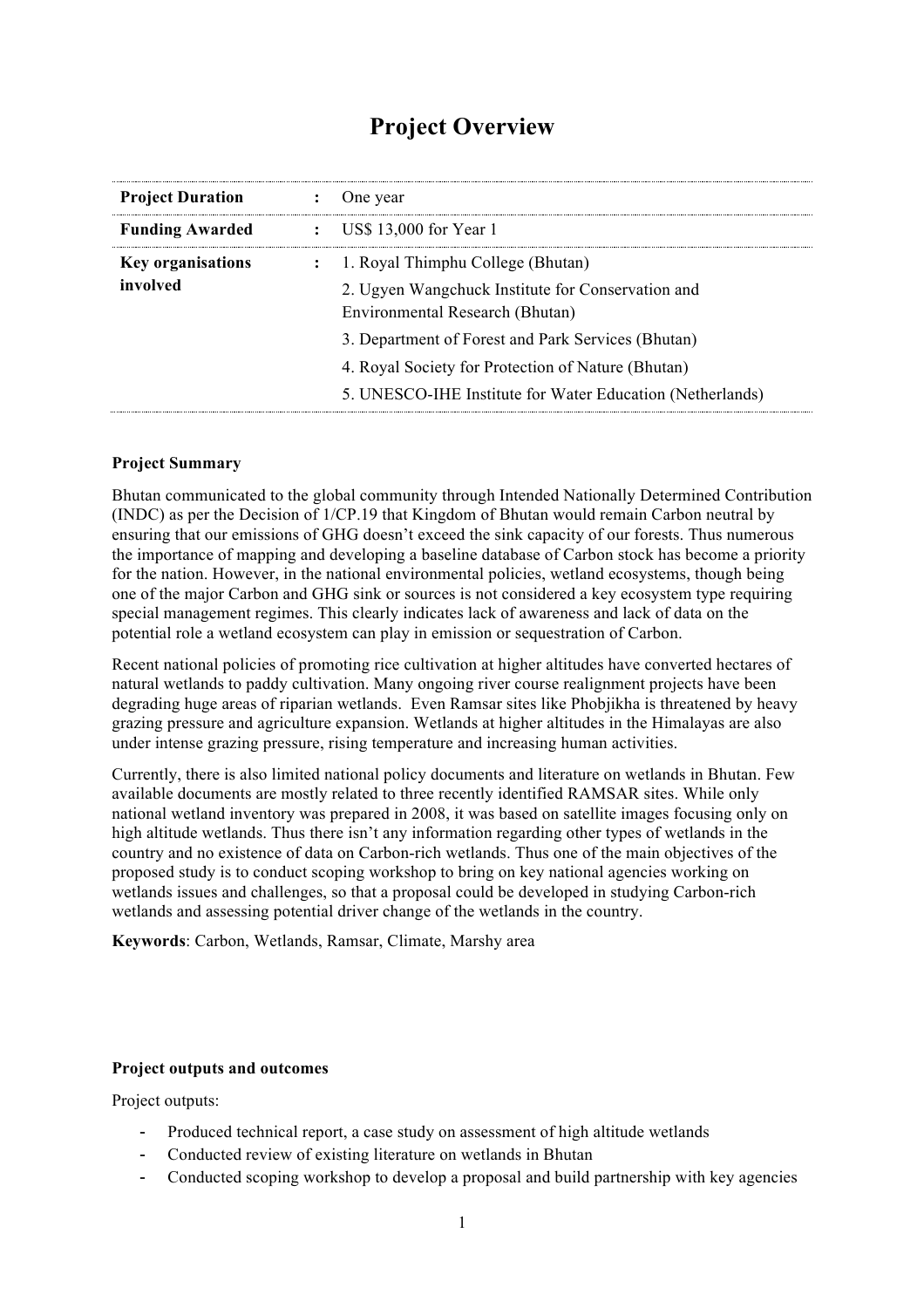Project outcomes:

- Proposal on assessment of Carbon rich wetlands in Bhutan was developed and will be submitted to APN's 2018 CRRP calls
- MoU signed between two organizations Ugyen Wangchuck Institute for Conservation and Environmental Research; and Royal Thimphu College

#### **Key facts/figures**

- Comprehensive nationwide wetland inventory has been already being proposed by Watershed Management Division of Department of Forest and Park Services as one of their key target for the upcoming  $12^{th}$  Five Year National Development Plan (2018 to 2023). Thus, idea for developing methodology for wetland classification was dropped.
- Most high altitude wetlands observed around Thimphu are bogs, marshes and Swamps and details of each parameter recorded during field observation as mentioned in table below.

| Parameters               | <b>Bogs</b> | Marsh | Swamp |
|--------------------------|-------------|-------|-------|
| Peat depth (cm)          |             |       |       |
| Water pH                 | 4.9         |       |       |
| Soil pH                  | 5.2         | 5.5   |       |
| Carbon content/300g soil | 219         | 374   | 16.   |

- Some of the key drivers of change for wetland ecosystems in country were anthropocentric activities such as tourism, livestock grazing and developmental activities. However, many high altitude wetland during the field observations were still found to be intact with minimum human disturbances.
- Lack of nationwide policy for wetland management calls for proper wetland conservation measures. In order to development of such policy, it was recommended to carry out effective studies on wetlands in the country to build a strong baseline information that is currently lacking at the moment.
- Three research assistant, student of BSc Environmental Management has enhanced their capacity to conduct ecological research and their understanding level of significance of the wetland has increased.
- MoU was signed with Ugyen Wangchuck Institute for Conservation and Environmental Research for future research partnership.

#### **Potential for further work**

There is no existence of national policy documents discussing the issues related to wetland management. Partly it could be due to lack of any credible baseline information on potential significance of the wetland ecosystem. With Bhutan's commitment to remain Carbon neutral by ensuring that our emissions of GHG doesn't exceed the sink capacity of our forests, there is a need to explore studies to build in baseline information related to other ecosystems like wetlands which often sequester huge Carbon reserves. Further building such data would enable Bhutan to have credible data for bargaining more resources needed for working towards building climate resilience for vulnerable population around Bhutan.

#### **Publications**

**Not Available** 

#### **Awards and honours**

Not Available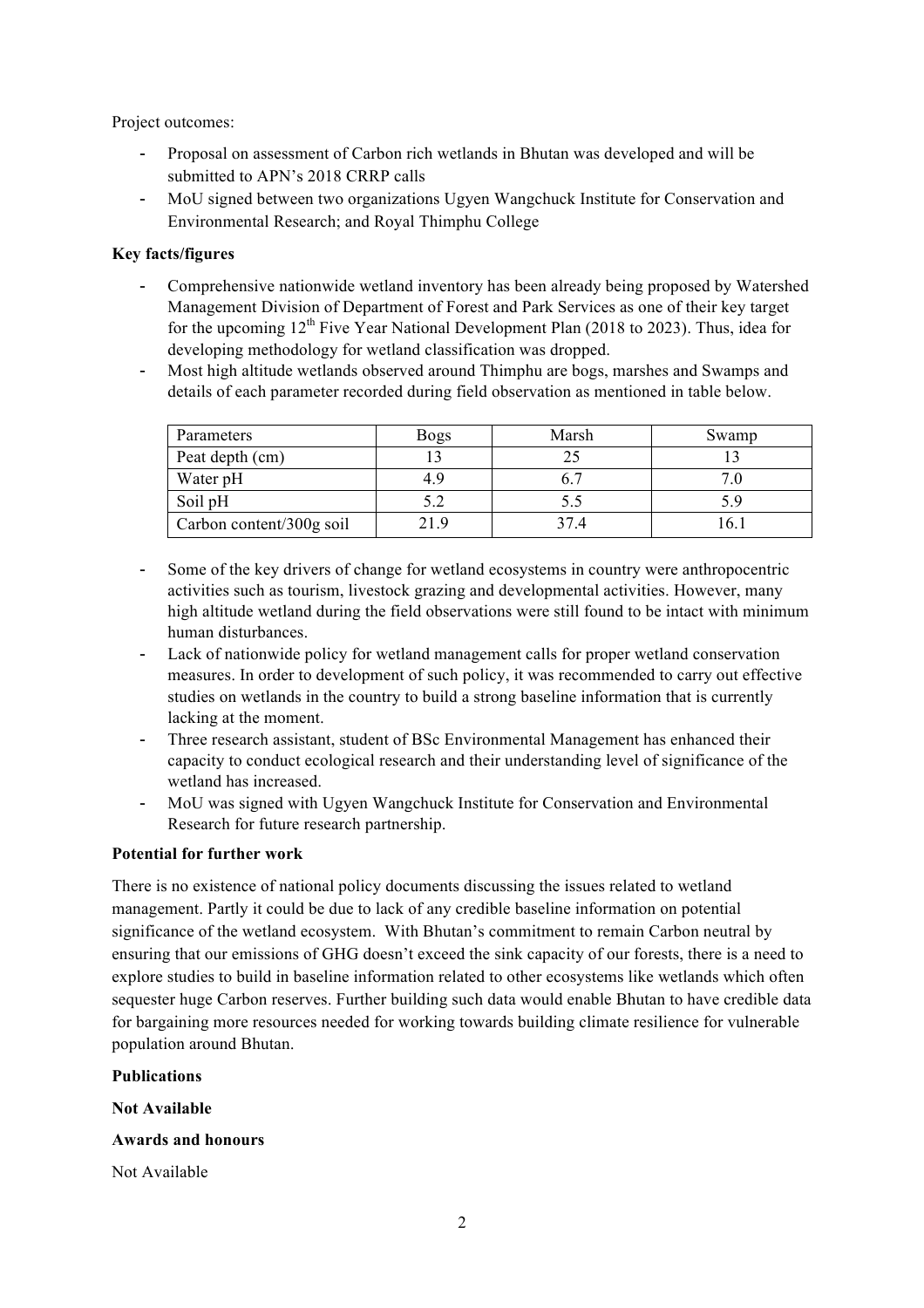#### **Pull quote**

Dr. Shiva Raj Bhattarai, Dean of Royal Thimphu College 'The fund has been very helpful in enhancing research capacity of our faculty and also engagement of our students and faculty into policy dialogue with the policy makers from Department of Forest and Park Services was the highlight of the project.'

Kuenzang Tshering, 'Since my graduation in 2011, I have always read about wetlands issues in the country and in Himalayan region in general. This was the first time I had come face-to-face with key persons working on wetland ecosystem. Through this workshop I realized that much needs to be done in order for the agencies to get attention for ensuring sustainable conservation of the wetland'.

Thinley Gyeltshen 'Biodiversity in wetlands are indictors of the health of our ecosystems. I have spent more than a decade on studying dragon flies, and the workshop provided me a platform with perfect combination of audience (academicians, policy makers and students) to share one of the key ecosystem services that we drive from the biological indicators like dragon flies on wetlands. The species are very sensitive to human disturbance'

Tshewang Dorji 'Previously I have worked on the research project dealing with the impacts of climate change on the livelihoods of rural communities in Bhutan. From this APN project, I gained first-hand knowledge on the impacts of climate change on ailing wetland ecosystems which is crucial for me to understand the vulnerability of rural livelihoods. This project was very relevant to my previous project. Above all, it was very enriching.'

#### **Acknowledgments**

On behalf of Royal Thimphu College and on behalf of all the core project team we would like to thank Asia Pacific Network for Global Change Research for funding. We also would like to acknowledge the support and generosity of all the agencies and offices mentioned herein. We would like to thank all our valued partner agencies and offices for their kind support and participation in this project. We are very grateful to Watershed Management Division (WMD) of Department of Forests and Park Services, Minister of Agriculture and Forestry, National Environment Commission Secretariat (NECS), Ugyen Wangchuck Institute for Conservation and Environmental Research (UWICER), Royal Society for Protection of Nature (RSPN) for all their kind cooperation and unstinting support. We are deeply grateful to all our esteemed participants and representatives from WMD, NEC, UWICER, wetland focal persons from Ramsar sites like Phobjikha & Bumdeling and wetland biodiversity researchers for their invaluable contribution to the project's overall output and outcome.

We would like to express our heartfelt gratitude to the management of Royal Thimphu College (RTC) for rendering warm amity and support all throughout the period of this project. We would like to thank the final year undergraduate students of BSc Environmental Management for their active participation in the project. We are very grateful to wetland experts at UNESCO-IHE in the Netherlands for the technical support.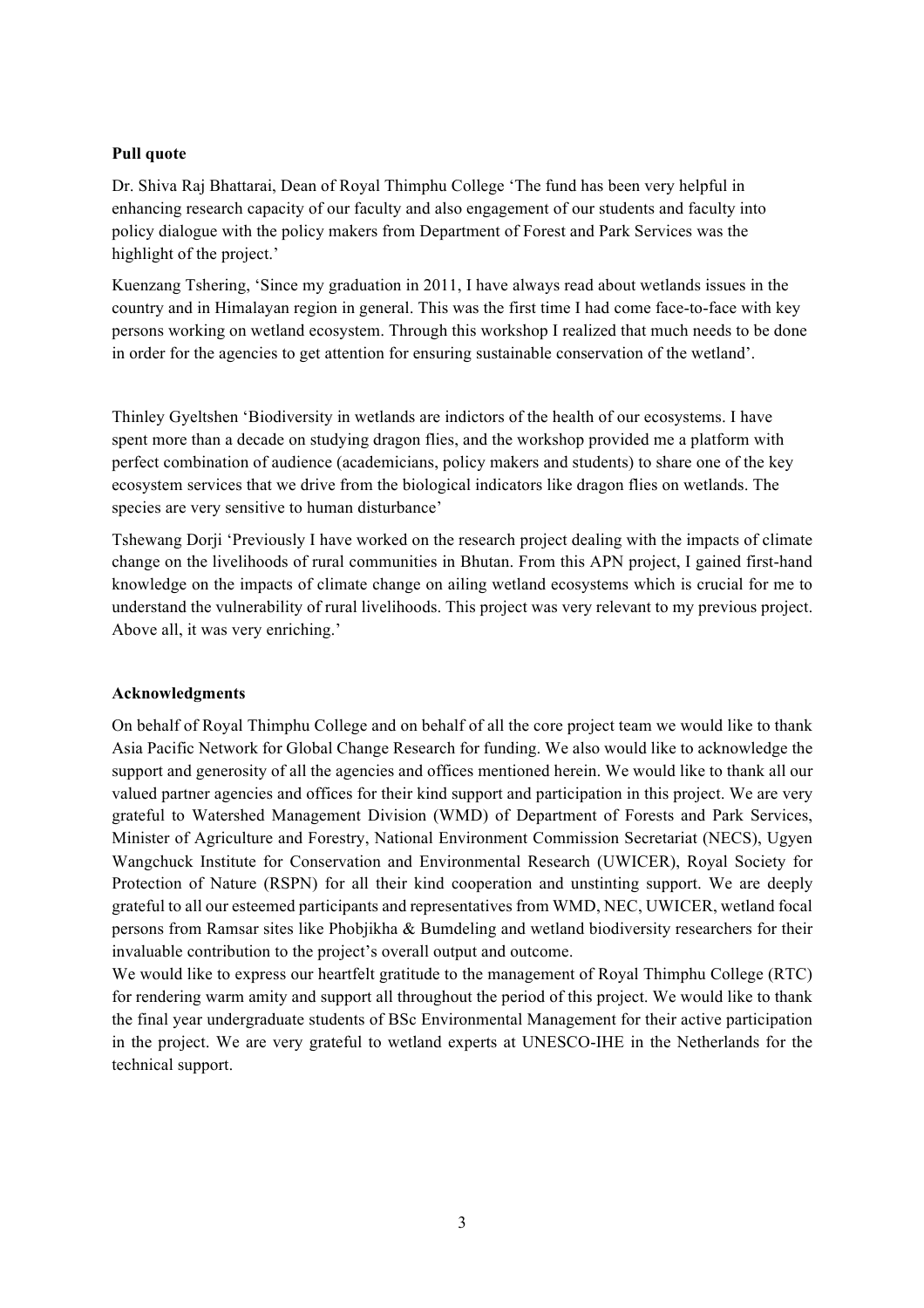## **1. Introduction**

The main driver for wetland management in Bhutan came from protecting water sources and thus it was mandated under Watershed Management Division (WMD) since 2009. Under WMD of Department of Forest and Park Services the wetland management program was created. Over the years WMD was able to strategically engaged with numerous key stakeholders and was able to declare three wetland sites as Ramsar sites. However, one of the main challenge for wetland manages in Bhutan is the lack of baseline information on the wetland ecosystem and also wetlands receiving low policy priority as its key ecological benefits were often no ignored and unaware of.

In the recent past, Bhutan's national policies of promoting rice cultivation at higher altitudes like Bumthang has converted hectares of natural wetlands to paddy cultivation. More wetlands are lost to infrastructure developments like airport construction in Bumthang. Many ongoing river course realignment projects along all major rivers in Bhutan also degraded huge areas of riparian wetlands. Even Ramsar sites like Phobjikha wetland was reported to be threatened by heavy grazing pressure and expansion of potato cultivation. Likewise, wetlands at higher altitudes are also under grazing pressure from yaks, rising temperature and increasing number of collectors of highly valued fungus (*Cordyceps sinensis*).

Despite all those pressures on wetland ecosystems in the county there is limited policy documents on managing wetlands. Few available documents are mainly related to three RAMSAR sites in Bhutan. The only national wetland inventory, that was prepared in 2008, was based on satellite images only and only focused on high altitude wetlands which were mostly lakes (lacustarine), rivers (riverine) and nearby marshes above 3000 m above sea level (asl). So, there isn't any basic information or data related to other types of wetlands in the country.

Thus a proposal was submitted to APN for organizing a scoping workshop to bring together key wetland managers and organization in Bhutan. The workshop was designed to share experience of the wetland managers and also understand the current status of wetland management policies and also to update on any major plans for wetlands management in upcoming  $12<sup>th</sup>$  Five Year National Development Plan (2018 to 2023). The other goal for the project was review and analyses all relevant literature available on wetlands in Bhutan and then conducts thorough analysis of any secondary available data. Short field visit was also conducted to meet local people using wetlands for grazing and tourism industry. The field visit was also as a part of ground-truthing to understand ground realities of situation of wetland ecosystems in and around Thimphu.

## **2. Methodology**

The core research team meet with key wetland managers as from Watershed Management Division, Royal Society for Protection of Nature and Bumdeling Wildlife Sanctuary. The managers in these organizations shared their experiences in wetland management focusing on challenges and issues in managing Ramsar sites under their jurisdiction. The organization also provided both e-copy and hard copy of field reports and documents related to wetland in the country.

A review was conducted for all those relevant resources and then a five-day field visit was conducted in high altitude wetlands around Thimphu. The field visit also provided more in depth information through interaction in yak herders, who graze their yak on these natural wetlands. Few tour operators were also interviewed to understand their observation of any changes in wetland ecosystem in the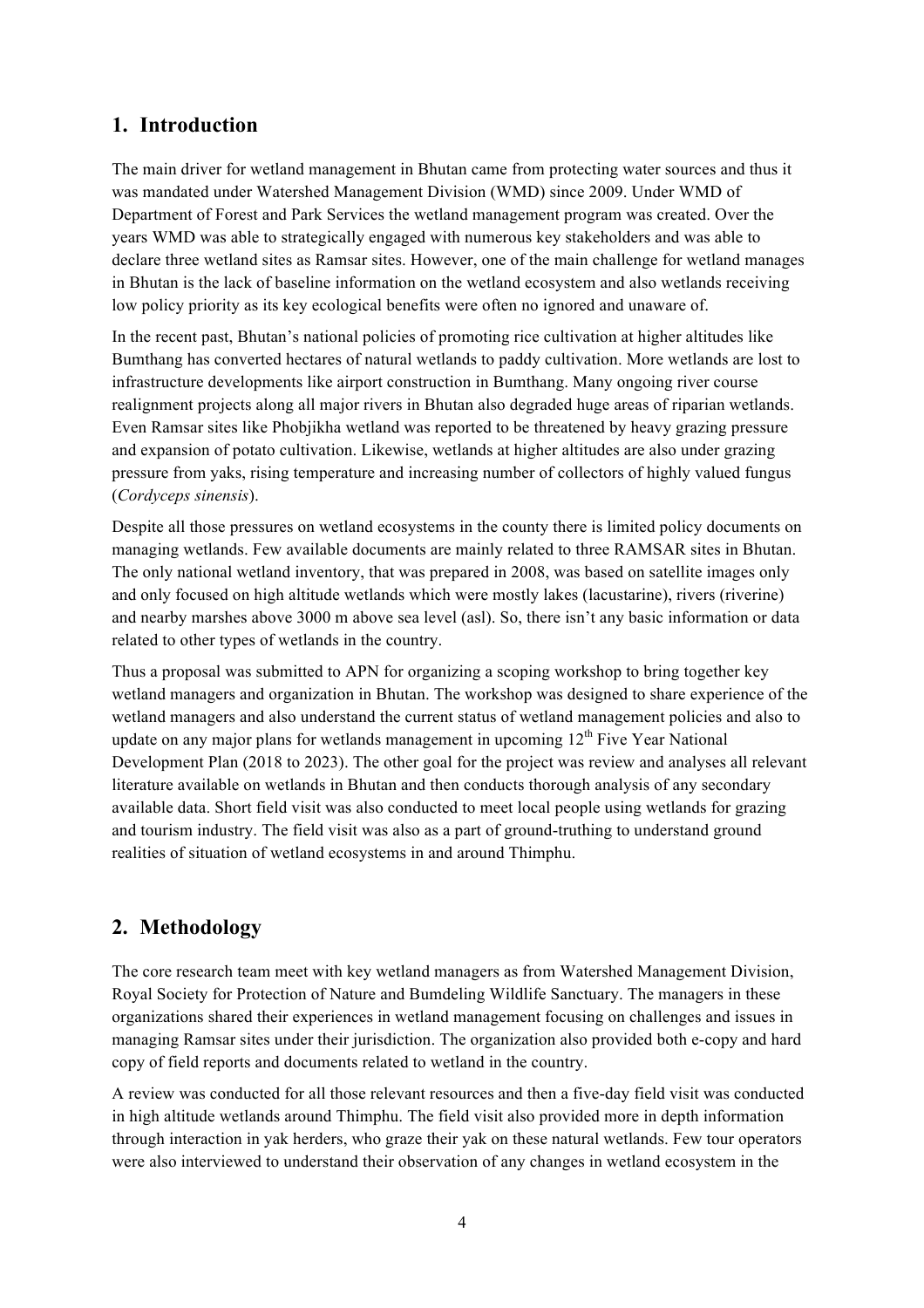same area. The findings from all these information sources were presented during the scoping workshop.

The scoping workshop was then organized, where all wetland related issues were presented and discussed. At the end of two-day workshop, potential topic for preparing proposal was agreed. Royal Thimphu College and Ugyen Wangchuck Institute for Conservation and Environmental Research agreed to partner in developing the research proposal to be submitted to APN. MoU as also signed between the two institutes based on numerous collaboration that the instituted had since establishment of Royal Thimphu College in 2009.

A proposal on 'Assessing Carbon Sequestration Potential of Wetlands along Altitudinal Gradient in Bhutan'. The project was envisioned to achieve following expected outcomes:

- i. Quantified Carbon content of wetlands at three different agro-ecological zones
- ii. Assessed of Carbon sequestration potential of wetlands at different agro-ecological zones
- iii. Published two peer-reviewed journals on Carbon sequestration  $\&$  wetland management issues in Bhutan
- iv. Produce a 30-minute documentary on wetland management challenges in Bhutan
- v. Highlight the vulnerability of wetlands ecosystems to the impacts of climate change and recommend possible adaptation measures.
- vi. Build partnerships between regional and national partners in environmental research

The proposal was reviewed by wetland expert at UNESCO-IHE Institute for Water Education in the Netherlands. The wetland experts were also actively engaged in guiding the research team in Bhutan throughout the project period. The core research team in Bhutan also frequently held face-to-face discussion at all stages of the project. This was to review the technical issues and also at the sometime build last personal and professional relationship which would last beyond the project period.

## **3. Results & Discussion**

The project was successful in brining all key wetland related agencies in the country. It has also forged partnership among academic institutions and decision makers. The two key outcomes; 1) Conducting scoping workshop; and 2) Preparing a proposal with new partners, was successfully achieved.

One of the key activity proposed was to develop a wetland classification methodology for Bhutanese context adapting from international standard procedures. However, during pre-workshop stakeholder meetings with Watershed Management Division and Royal Society for Protection of Nature; it was found that similar activity was already planned for  $12<sup>th</sup>$  Five Year Plan of the nation. Further, the stakeholders raised the concern of acceptability of such methodology to the government agencies. This would weaken the impact of such studies. Therefore, as suggested by key stakeholder review of available resources was conducted; undertook five-day field visit to high altitude wetlands nearby Thimphu to interact with wetland-user and also collected basic physical characteristics of wetlands. The findings from information collected was prepressed during the scoping workshop. The research team agreed that the feedback and intervention at the early stage of project implementation was key in ensuring timely completion of the project activity.

Year 2018 was an election year for both upper and lower house in Bhutan, thus unsure election dates have significantly affected the project planning. Most of the participants weren't able to confirm their participation, as Government employees are mostly engaged for the election duties around the country.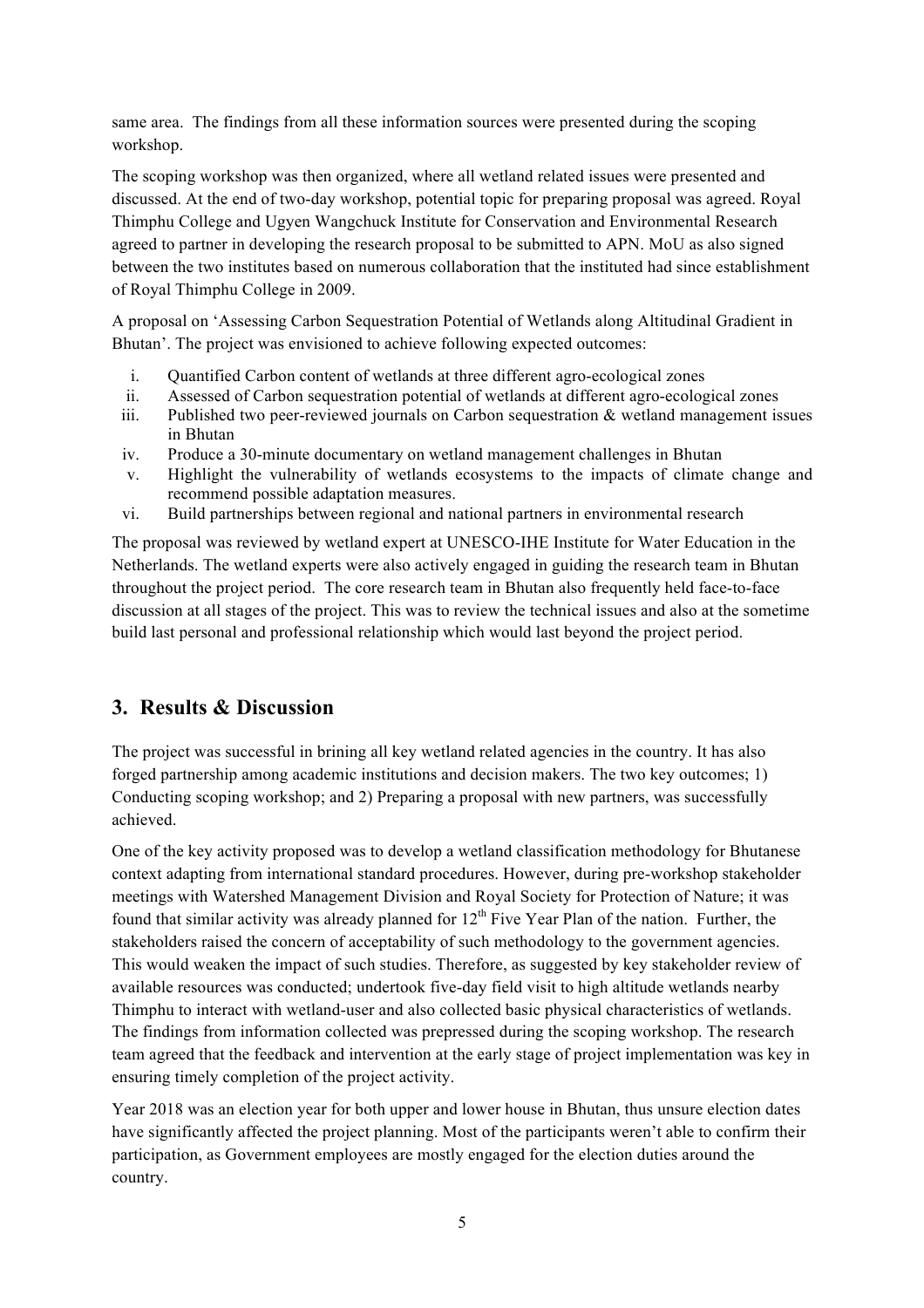Seeking feedback from the expert at UNESCO-IHE Institute for Water Education was at times challenging mainly due to limited budget allocated for her service. Next time, when engaging the external experts budgeting as per the rate for their professional in that country would enhance the active engagement.

## **4. Conclusions**

The project was successful in building partnership among key wetland agencies in Bhutan. It was the first time for an academic institution in Bhutan providing the forum for various relevant agencies to have face-to-face discussion on wetland issues in the country. The participants included representatives from National Environment Commission (highest decision making body on environmental matters), Watershed Management Division (mandated organization in overseeing wetland management programmes and Ramsar sites), Royal Society for Protection of Nature (the only environmental NGO in Bhutan), Ugyen Wangchuck Institute for Conservation and Environmental Research (a research wing of Department of Forest and Park Services) and many others.

A MoU as signed between Royal Thimphu College and Ugyen Wangchuck Institute for Conservation and Environmental Research, as result of numerous collaboration the institutes have since 2009. After the scoping workshop representatives from the institute has worked on a research proposal as per recommendation from the workshop and will be submitted to APN call in 2018.

## **5. Future Directions**

As per the recommendations from the scoping workshop and improved partnership with Ugyen Wangchuck Institute for Conservation and Environmental Research, a proposal on 'Assessing Carbon Sequestration Potential of Wetlands along Altitudinal Gradient in Bhutan'. Royal Thimphu College and UWICER would also explore other funding sources for the proposal. The project proposal was envisioned to achieve following expected outcomes:

- i. Quantified Carbon content of wetlands at three different agro-ecological zones
- ii. Assessed of Carbon sequestration potential of wetlands at different agro-ecological zones
- iii. Published two peer-reviewed journals on Carbon sequestration  $\&$  wetland management issues in Bhutan
- iv. Produce a 30-minute documentary on wetland management challenges in Bhutan
- v. Highlight the vulnerability of wetlands ecosystems to the impacts of climate change and recommend possible adaptation measures.
- vi. Build partnerships between regional and national partners in environmental research

## **References**

Follow a standard format when citing your references

## **Appendix**

*Workshop Proceeding is attached* 

*Funding sources outside the APN*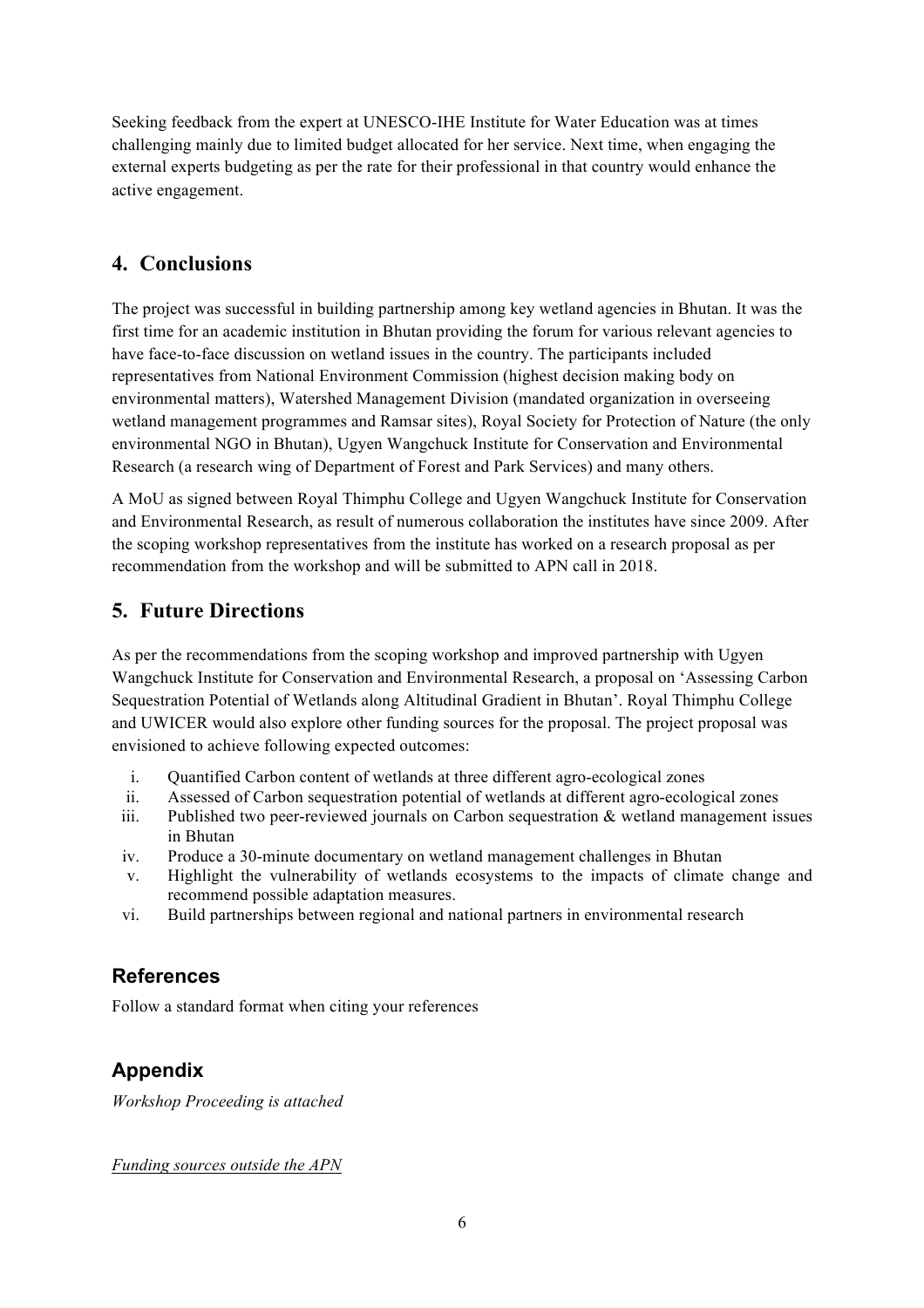#### *Not Available*

#### List of Young Scientists

*Include brief detail (full name, involvement in the project activity) and contact detail (name of institution/country and email address) of your scientists involved in the project. Also include short message from the young scientists about his/her involvement in the project and how it helps develop/build his capacity and the knowledge he gained.*

*Mr. Kuenzang Tshering, Lecturer, Royal Thimphu College 'I have a passion to study Carbon dynamics of wetlands especially, the wetland ecosystem in the Himalayan region. Throughout the project period, I have learnt skills on project management and at the same time successful completion of the project gives me confidence to work for exploring much funding opportunities to undertake research in this untouched wetlands ecosystems of Bhutan'*

*Mr. Tshewang Dorji, Lecturer, Royal Thimphu College 'I consider my experience in this project as my eye-opening to future research on wetland ecosystems in Bhutan. It was also my first-ever opportunity to handle some of the key tasks related to the execution of this project. I have gained a new height in terms of co-ordinating workshops and conducting field research.'*

*Ms. Pema Eden (Research Assistant), Student, BSc Environmental Management, Royal Thimphu College 'Studying environmental management course for over three years at RTC has given me an immense knowledge and field experiences. Of all these experiences, my research experience of working on wetland ecosystem is the highlight of my student life'.*

*Ms. Lhaka Dem (Research Assistant), Student, BSc Environmental Management, Royal Thimphu College 'Never realized that there is a whole world for science just for a single wetland ecosystem. I improved by knowledge on the ecosystem through interaction with policy makers during the past one year'.* 

*Mr. Jigme Palden (Research Assistant), Student, BSc Environmental Management, Royal Thimphu College 'I undertook course on research methodology but having an opportunity to apply and test my research skills was enriching experience'.* 

Glossary of Terms

*Include list of acronyms and abbreviations*

- *BWS – Bumdeling Wildlife Sanctuary*
- *GHG Greenhouse gas*
- *INDC - Intended Nationally Determined Contribution*
- *MoU Memorandum of Understanding*
- *NEC – National Environment Commission of Bhutan*
- *NGO – Non-governmental Organization*
- *RTC – Royal Thimphu College*